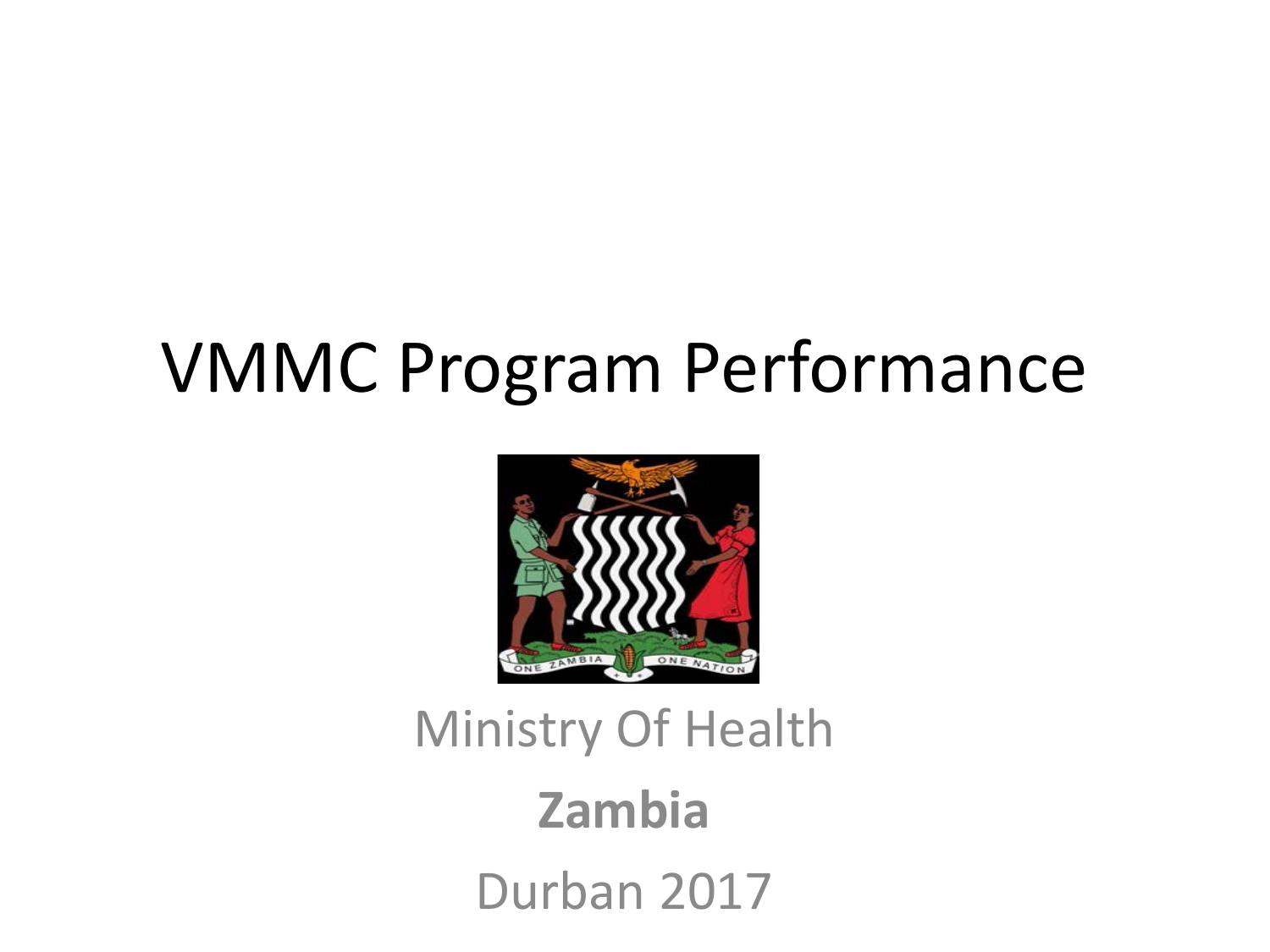## Team members

- His Royal Highness Chief Mumena
- Dr Francis Bwalya
- Dr Lastone Chitembo
- Ms Mable Mweemba
- Dr Omega Chituwo
- Mr Shuko Musemangezhi
- Dr Albert Kaonga
- Dr Albert Machinda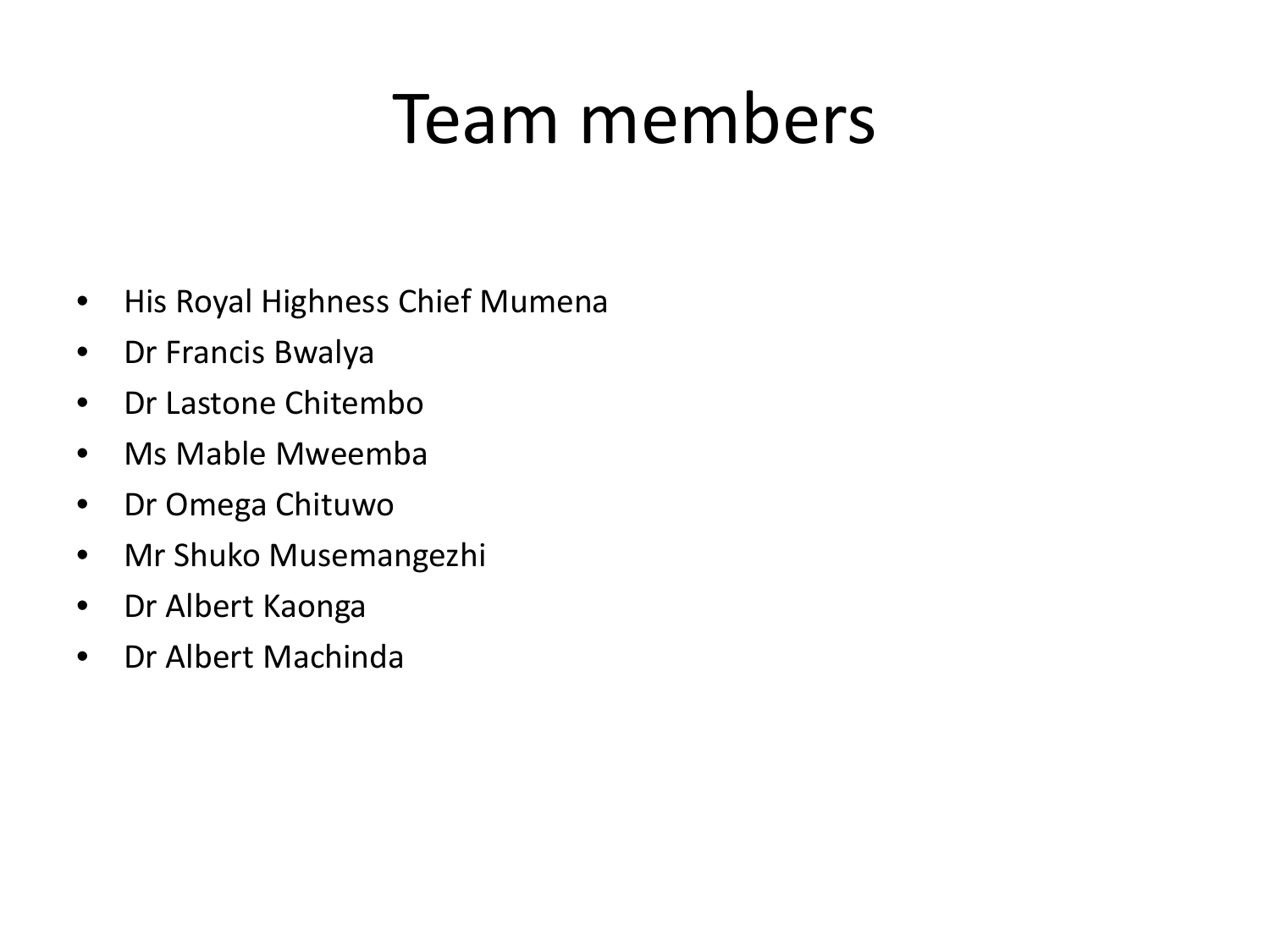# Zambia Profile

- **Population:** 15 million
- **Prevalence of HIV**  15 to 59 years is 12.3 percent
- **Annual incidence of HIV**  15 to 59 years is 0.66%

•**Male Circumcision prevalence:** Twenty-two percent (**22%**) of men aged 15-49 are circumcised, a rise from 13% in 2007

•**One province (NW)** traditionally practise male circumcision (78%)

*Source: The Zambia Population-Based HIV Impact Assessment (ZAMPHIA), 2016; ZDHS 2013/14*



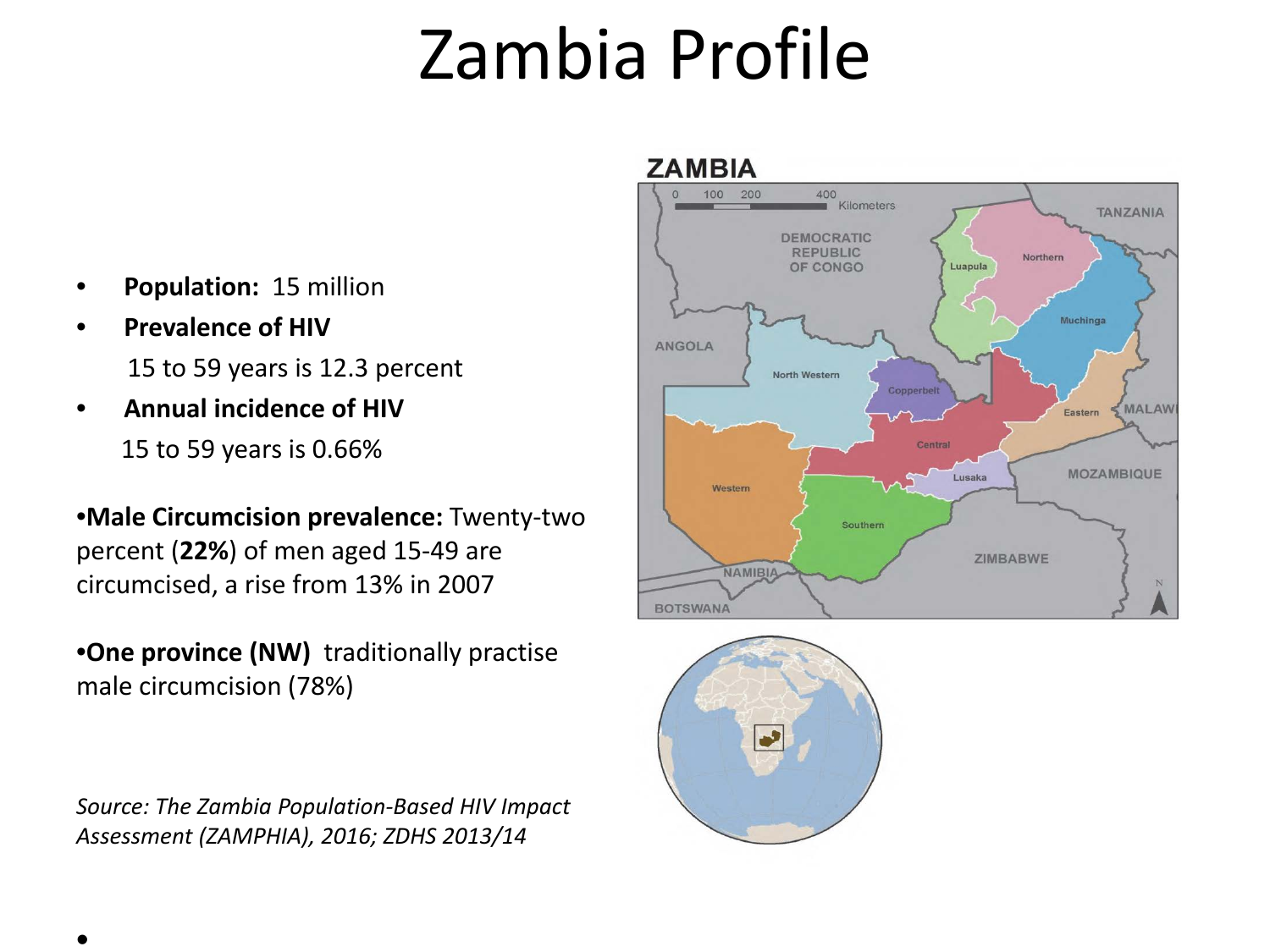#### **Cumulative VMMC Programme**

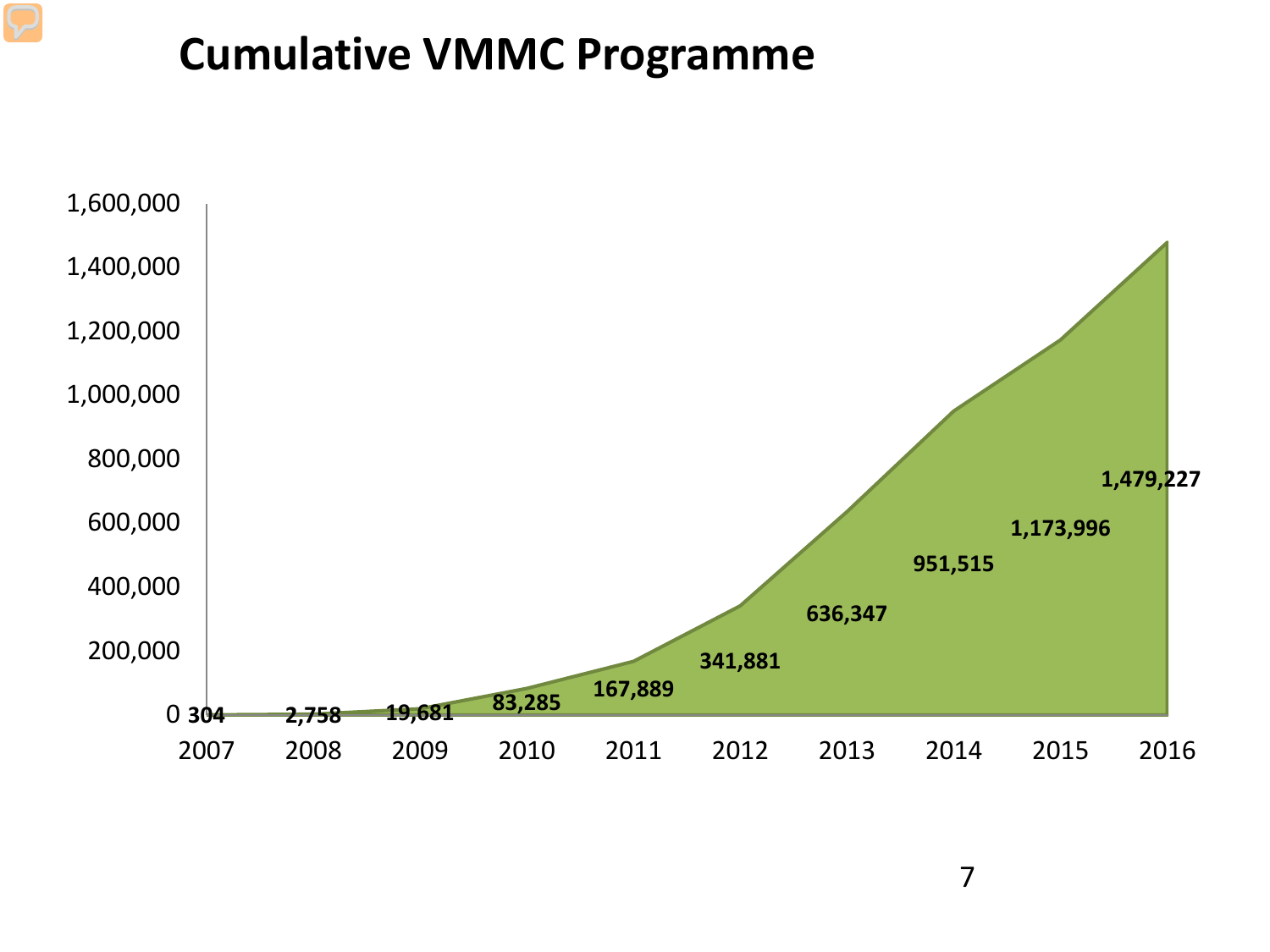## 2016 performance

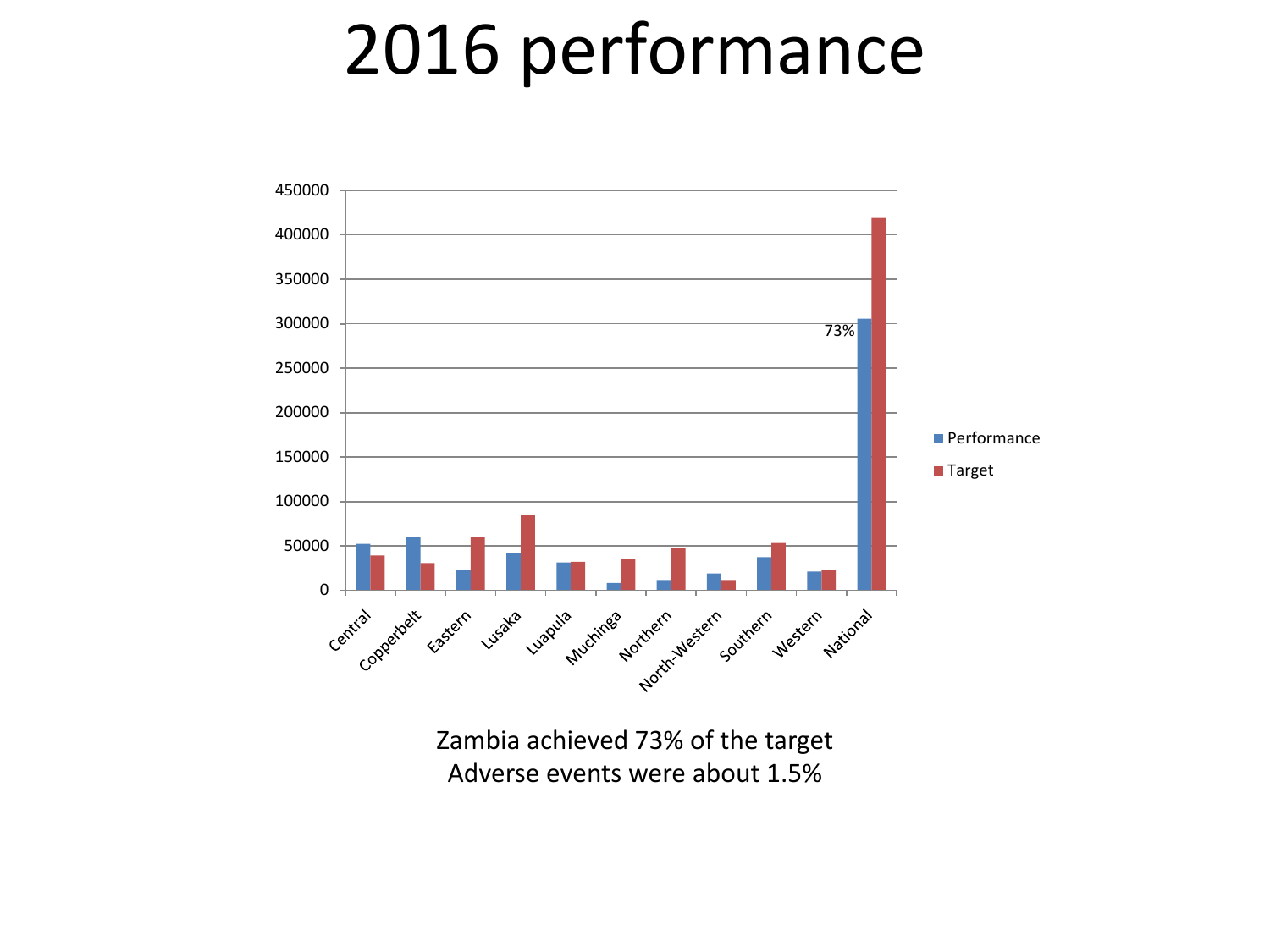#### HTS- VMMC 2016

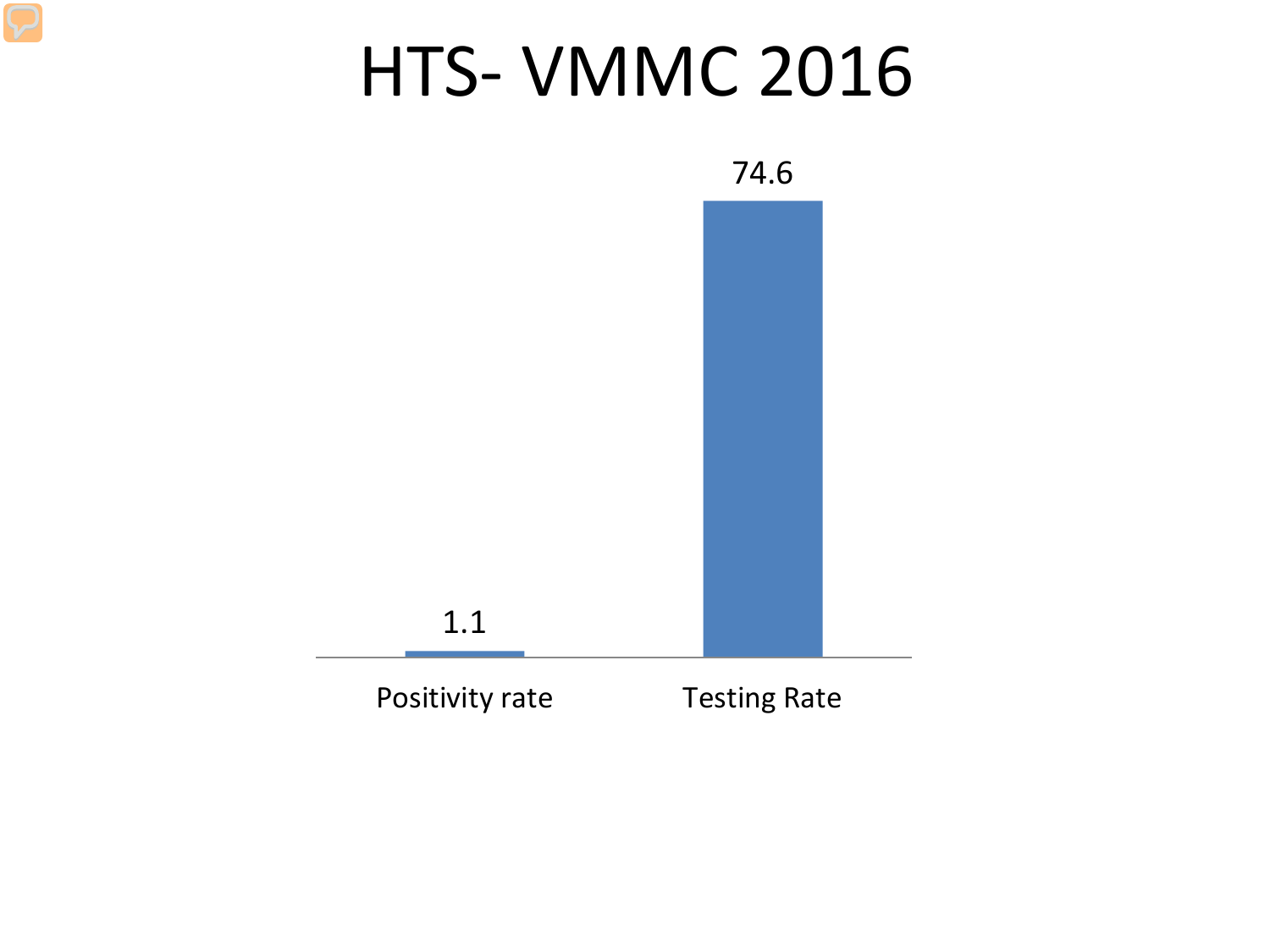## **Successes**

The 2016 performance against target was impressive

- Harmonization of the Partner Reporting System and national HMIS
- Improved Coordination among implementing partners led to resource leveraging
- Robust community demand generation activities that led to increased MC uptake
- Launched Operational plan 2016-2020
- PEPFAR award for improved programme performance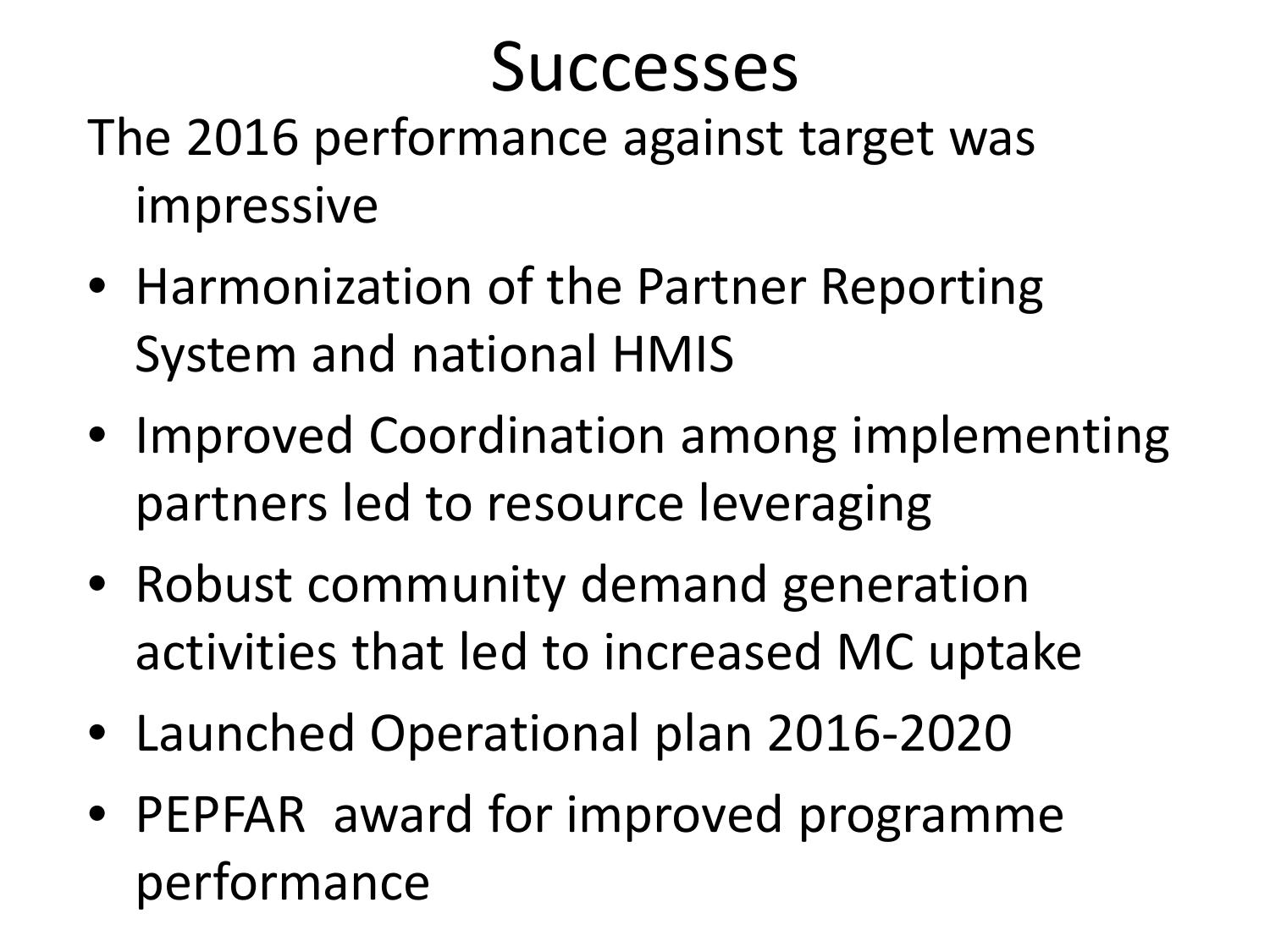#### Lessons Learned

- Involvement of traditional & community , youth as well as women still key
- Improved planning for VMMC services earlier in the year with implementing partners and funding agencies improved service provision
- Regular Technical Working Group meetings improved program performance
- Geographic & age group focusing was key to improving VMMC uptake
- Task shifting was key to improved service provision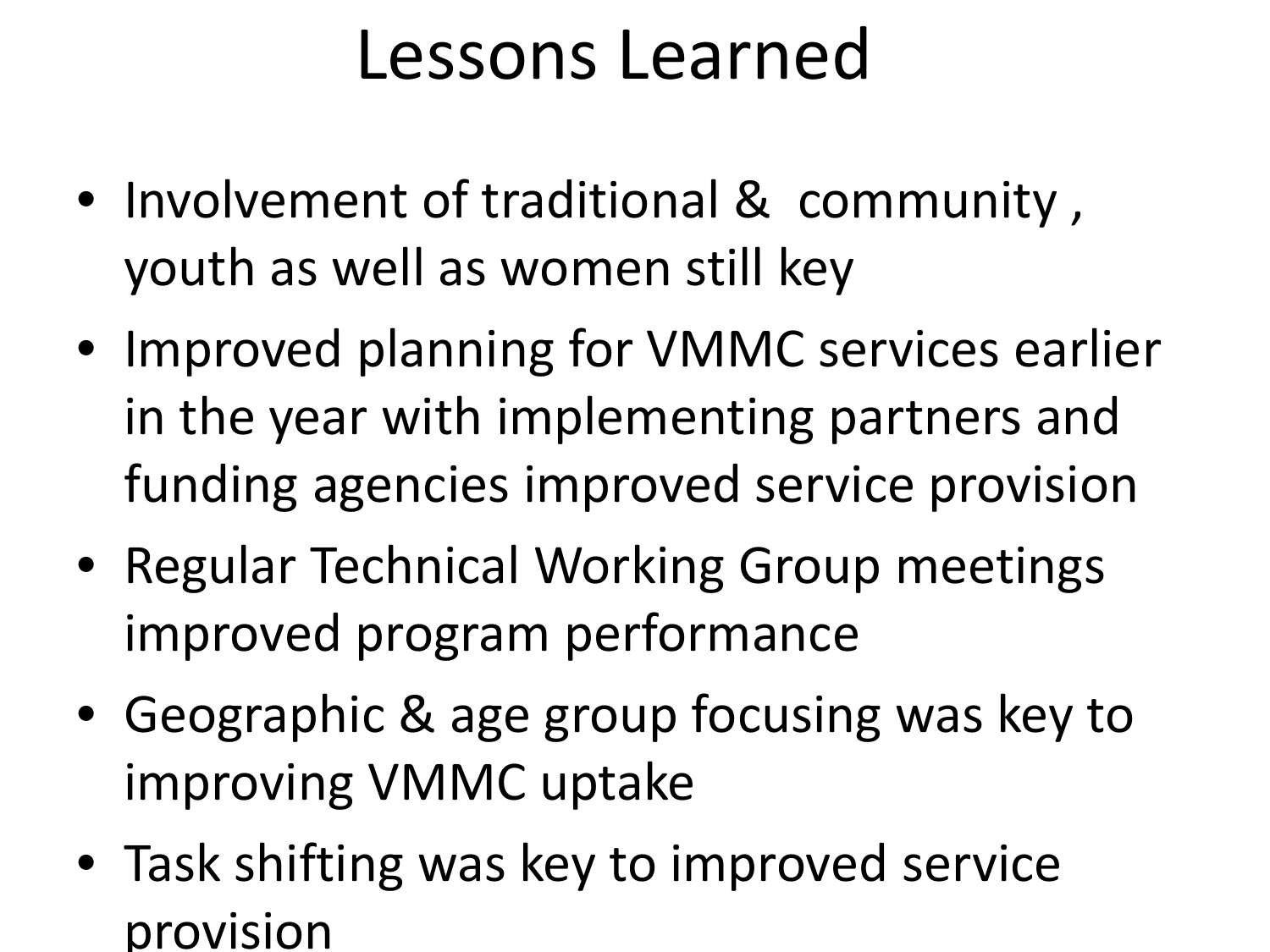#### Lessons learnt



Task shifting Launch of VMMC plan with Chief Madzimawe

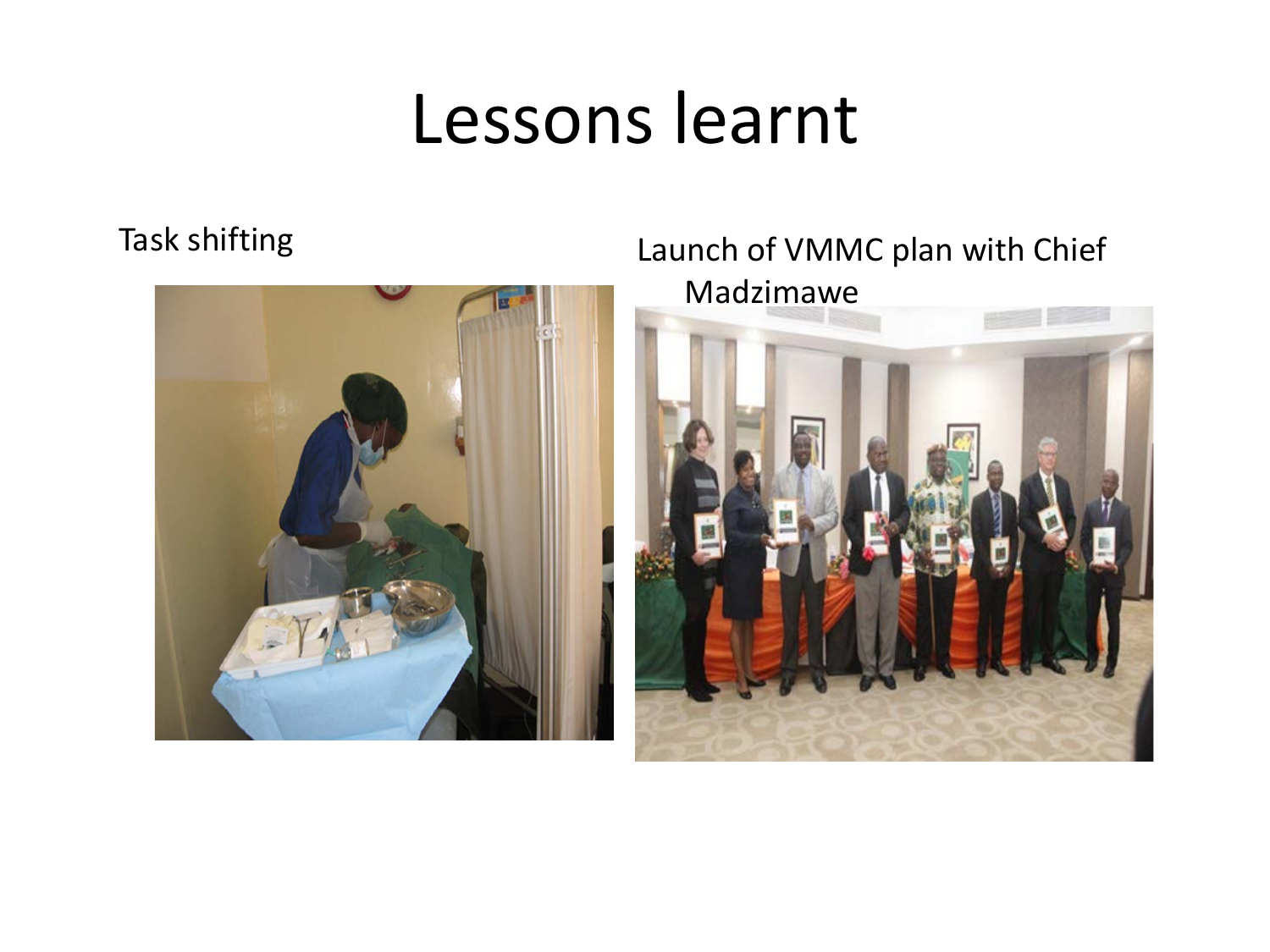#### Lessons learned



VMMC campaign launch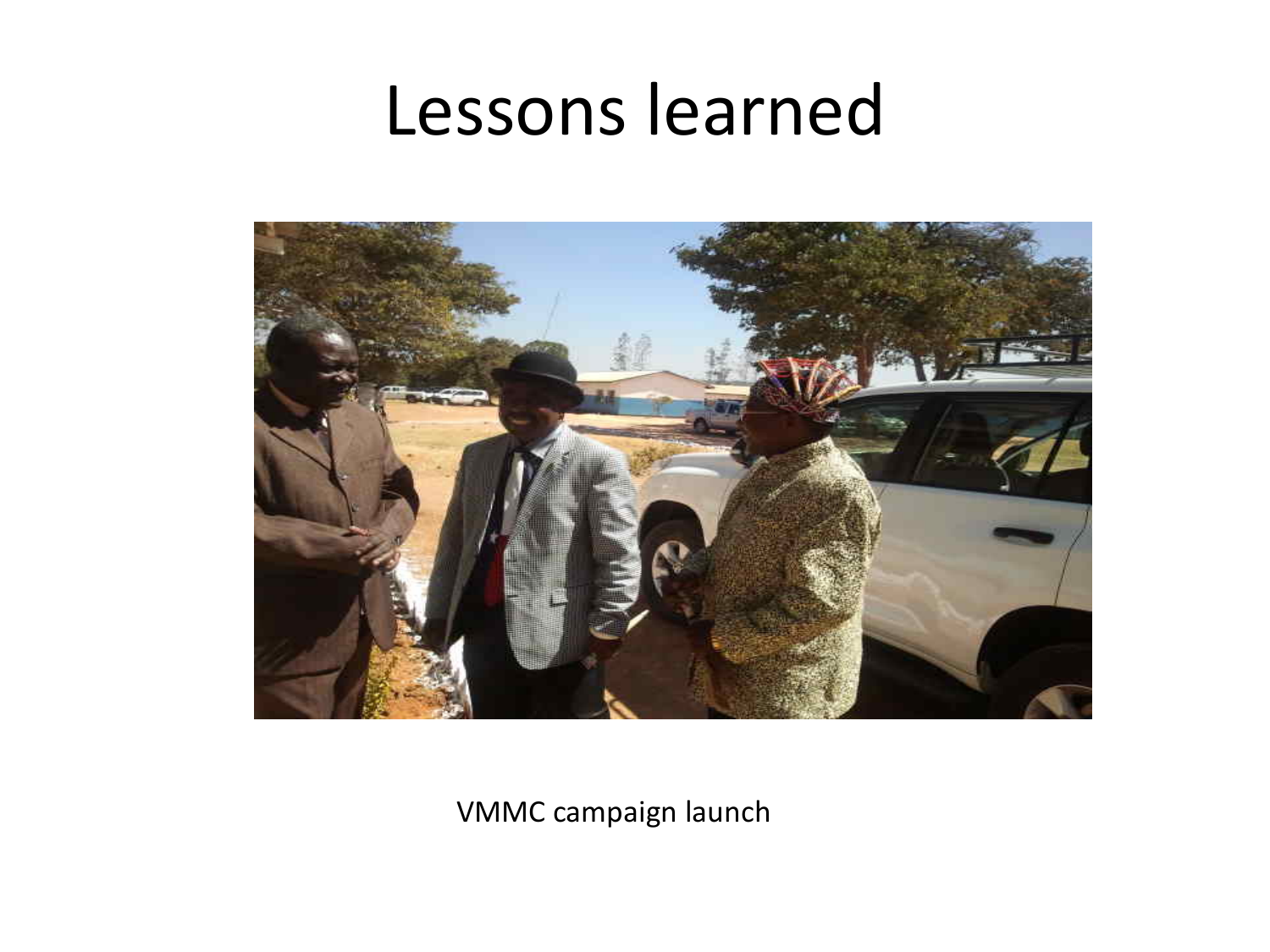# Challenges

- Competing work tasks by VMMC providers limits VMMC service provision
- Inadequate Infrastructure competition for space in health facilities
- Reporting of AEs varies across the programme
- Inadequate resources for provision of both outreach and 'static' VMMC services in districts
- Data capturing tools do not adequately disaggregate data by age group